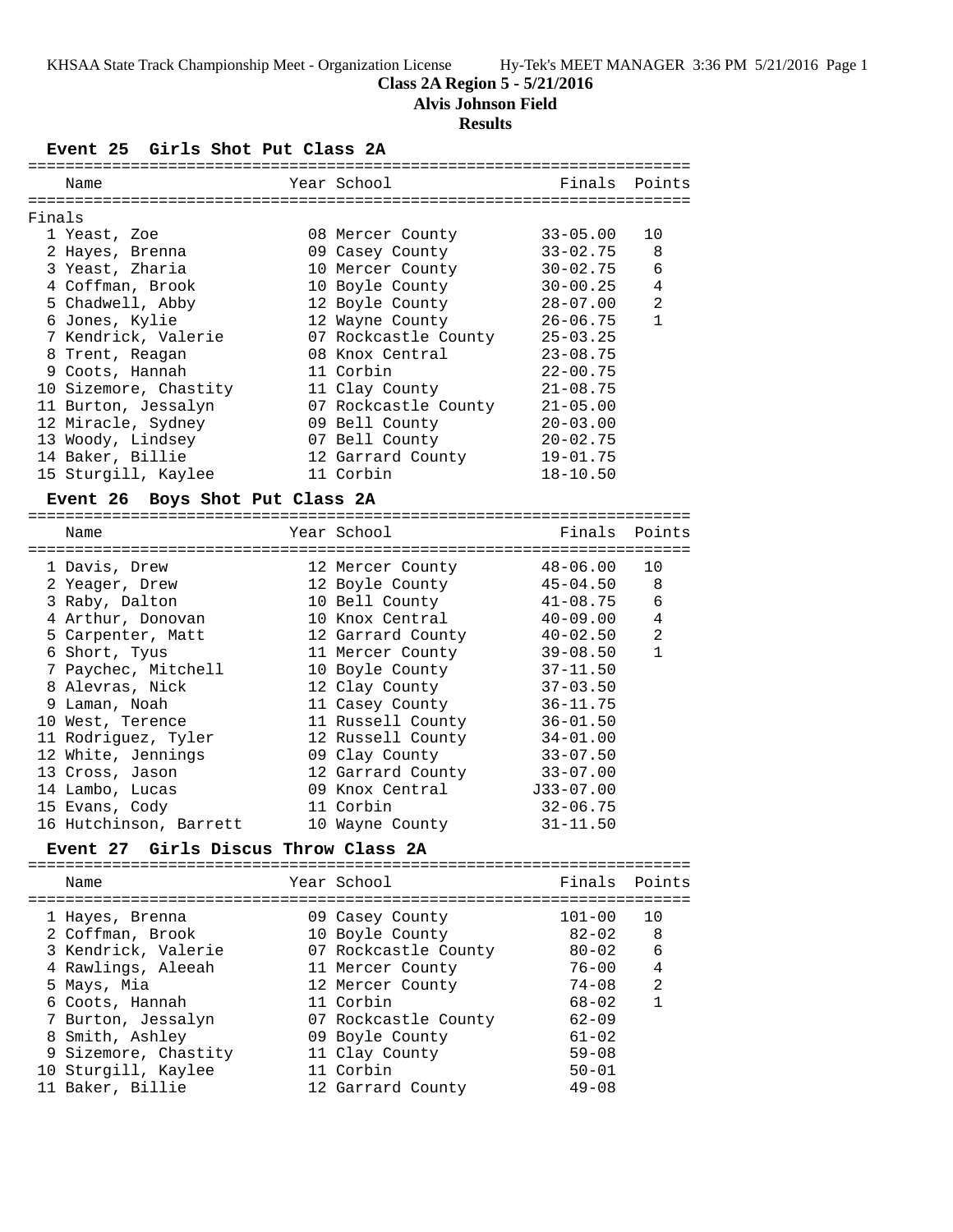#### **Class 2A Region 5 - 5/21/2016**

**Alvis Johnson Field**

#### **Results**

#### **....Event 27 Girls Discus Throw Class 2A**

| 12 Miracle, Sydney | 09 Bell County    | $40 - 01$ |
|--------------------|-------------------|-----------|
| 13 Redmond, Faith  | 09 Bell County    | $34 - 02$ |
| -- Perry, Caitie   | 12 Garrard County | ND        |
| -- Trent, Reagan   | 08 Knox Central   | ND.       |
| -- Brown, Rachel   | 12 Knox Central   | ND        |

#### **Event 28 Boys Discus Throw Class 2A**

======================================================================= Name The Year School The Finals Points ======================================================================= 1 Yeager, Drew 12 Boyle County 140-00 10 2 Paychec, Mitchell 10 Boyle County 126-01 8 3 Arthur, Donovan 10 Knox Central 117-00 6 4 Evans, Cody 11 Corbin 116-10 4 5 Parker, Caleb 12 Corbin 109-03 2 6 Davis, Drew 12 Mercer County 108-07 1 7 Lambo, Lucas 09 Knox Central 105-09

| 8 Short, Tyus        | 11 Mercer County  | $104 - 00$ |
|----------------------|-------------------|------------|
| 9 Caldwell, Nick     | 10 Bell County    | $103 - 04$ |
| 10 Laman, Noah       | 11 Casey County   | $96 - 04$  |
| 11 Hounshell, Taylor | 12 Garrard County | $86 - 03$  |
| 12 Carpenter, Matt   | 12 Garrard County | $81 - 06$  |
| 13 Alevras, Nick     | 12 Clay County    | $75 - 11$  |
| 14 Gruver, Treton    | 09 Russell County | $72 - 02$  |
| 15 Rodriquez, Tyler  | 12 Russell County | $68 - 09$  |
| -- Mcculley, Dj      | 08 Clay County    | ND         |

#### **Event 29 Girls Long Jump Class 2A**

======================================================================= Name The Year School Team Points Points ======================================================================= 1 Tarter, Becca 10 Boyle County 16-06.50 10 2 Cox, Ashton 10 Boyle County 16-01.50 8 3 Courtney, Autumn 08 Rockcastle County 16-00.50 6 4 Reed, Janelle 09 Knox Central 16-00.00 4 5 Prigmore, Lyzzi 09 Mercer County 15-06.50 2 6 Mercer, Jennifer 11 Rockcastle County 15-05.00 1 7 Bridgewater, Jasmine 08 Mercer County 15-02.50 8 Thompson, Mady 11 Corbin 15-00.50 9 Brown, Amber 09 Knox Central 14-08.50 10 Brock, Alex 11 Bell County 14-06.00 11 Coffey, Kailey 11 Russell County 14-01.25 12 Twisdale, Dillyn 10 Garrard County 13-05.00 13 Hickman, Karlee 09 Corbin 13-01.00 14 Snall, Mariam 10 Garrard County 12-11.50 15 White, Adreianna 11 Clay County 11-11.00 **Event 30 Boys Long Jump Class 2A** =======================================================================

| Name                                                                         | Year School                                                             | Finals Points                                                |                         |
|------------------------------------------------------------------------------|-------------------------------------------------------------------------|--------------------------------------------------------------|-------------------------|
| 1 Easterling, Mishi<br>2 Redmon, Mike<br>3 Miller, Mason<br>4 Ellison, Lucas | 10 Mercer County<br>12 Garrard County<br>10 Russell County<br>11 Corbin | $21 - 07.50$<br>$21 - 06.25$<br>$19 - 00.75$<br>$18 - 10.00$ | $\Box$ $\Box$<br>6<br>4 |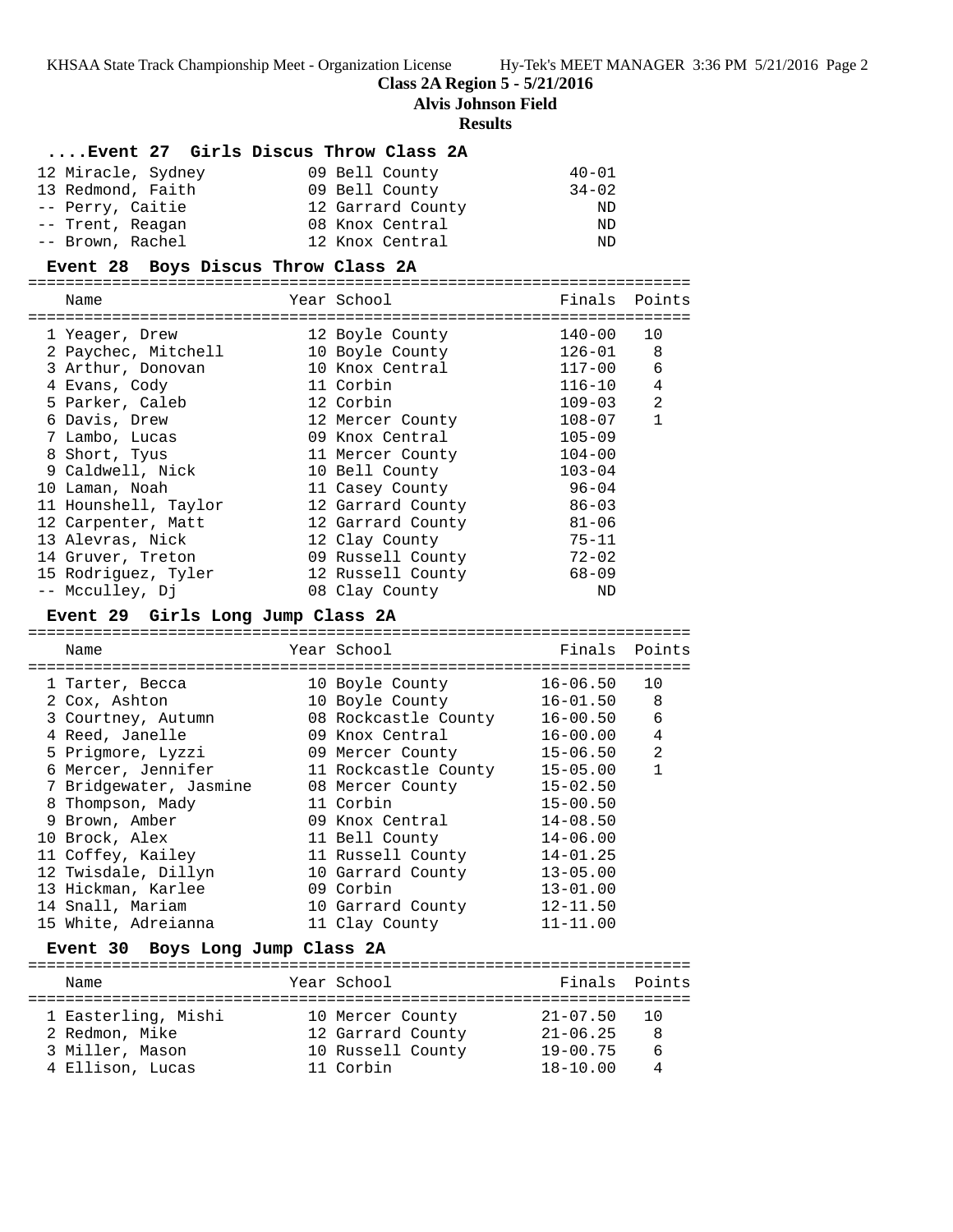**Class 2A Region 5 - 5/21/2016**

**Alvis Johnson Field**

#### **Results**

| Event 30 Boys Long Jump Class 2A |                      |              |   |
|----------------------------------|----------------------|--------------|---|
| 5 Bradshaw, Braidon              | 09 Mercer County     | $18 - 08.00$ | 2 |
| 6 Gregory, Xavier                | 11 Knox Central      | $18 - 06.50$ |   |
| 7 Barrett, Dillon                | 11 Corbin            | $17 - 07.50$ |   |
| 8 Davis, Lawrence                | 12 Knox Central      | $17 - 06.00$ |   |
| 9 Wilson, Chase                  | 10 Garrard County    | $17 - 02.50$ |   |
| 10 Robinson, Dylon               | 11 Rockcastle County | $17 - 02.00$ |   |
| 11 Baker, Ethan                  | 11 Boyle County      | $17 - 01.00$ |   |
| 12 Allen, Jacob                  | 11 Clay County       | $16 - 04.00$ |   |
| 13 Amos, Galyn                   | 10 Casey County      | $16 - 02.50$ |   |
| 14 Morris, Tate                  | 09 Clay County       | $13 - 08.50$ |   |

## **Event 31 Girls Triple Jump Class 2A**

=======================================================================

| Name |                                                                                                                                                                                                                 | Finals                                                                                                                                                                                                     | Points                       |
|------|-----------------------------------------------------------------------------------------------------------------------------------------------------------------------------------------------------------------|------------------------------------------------------------------------------------------------------------------------------------------------------------------------------------------------------------|------------------------------|
|      |                                                                                                                                                                                                                 |                                                                                                                                                                                                            | 10                           |
|      |                                                                                                                                                                                                                 |                                                                                                                                                                                                            |                              |
|      |                                                                                                                                                                                                                 |                                                                                                                                                                                                            | 8                            |
|      |                                                                                                                                                                                                                 | $33 - 05.50$                                                                                                                                                                                               | 6                            |
|      |                                                                                                                                                                                                                 | $33 - 04.00$                                                                                                                                                                                               | 4                            |
|      |                                                                                                                                                                                                                 | $31 - 10.50$                                                                                                                                                                                               | 2                            |
|      |                                                                                                                                                                                                                 | $31 - 09.50$                                                                                                                                                                                               |                              |
|      |                                                                                                                                                                                                                 | $30 - 05.00$                                                                                                                                                                                               |                              |
|      |                                                                                                                                                                                                                 | $28 - 02.00$                                                                                                                                                                                               |                              |
|      |                                                                                                                                                                                                                 | $27 - 01.00$                                                                                                                                                                                               |                              |
|      |                                                                                                                                                                                                                 | FOUL                                                                                                                                                                                                       |                              |
|      | 1 Tarter, Becca<br>2 Bridgewater, Jasmine<br>3 Courtney, Autumn<br>4 Sheperson, Haley<br>5 Gardiner, Grace<br>6 Thompson, Mady<br>7 Brown, Amber<br>8 Brooks, Caseylynn<br>9 Gulley, Candice<br>-- Abramz, Anna | Year School<br>10 Boyle County<br>08 Mercer County<br>08 Rockcastle County<br>10 Boyle County<br>08 Rockcastle County<br>11 Corbin<br>09 Knox Central<br>12 Knox Central<br>12 Corbin<br>12 Garrard County | $35 - 00.00$<br>$33 - 10.00$ |

## **Event 32 Boys Triple Jump Class 2A**

| Name               | Year School       | Finals Points |                |
|--------------------|-------------------|---------------|----------------|
| 1 Burkhead, Lex    | 12 Mercer County  | $42 - 00.50$  | 10             |
| 2 Dow, Malik       | 12 Mercer County  | $39 - 00.00$  | 8              |
| 3 Ellison, Lucas   | 11 Corbin         | $38 - 06.00$  | 6              |
| 4 Baker, Ethan     | 11 Boyle County   | $38 - 00.50$  | $\overline{4}$ |
| 5 Wei, Wesley      | 11 Boyle County   | $37 - 06.50$  | 2              |
| 6 Teaque, Caleb    | 09 Knox Central   | $36 - 07.50$  | 1              |
| 7 Carter, Drew     | 11 Corbin         | $36 - 06.50$  |                |
| 8 Davis, Lawrence  | 12 Knox Central   | $35 - 03.25$  |                |
| 9 Kobernick, Ethan | 10 Garrard County | $32 - 02.50$  |                |
|                    |                   |               |                |

#### **Event 33 Girls High Jump Class 2A**

| Name                   | Year School      | Finals Points |                |
|------------------------|------------------|---------------|----------------|
| 1 Dallman, Allison     | 12 Casey County  | $5 - 00.00$   | 10             |
| 2 Brown, Amber         | 09 Knox Central  | $4 - 08.00$   | -8             |
| 3 Van Steelandt, Mya   | 09 Boyle County  | $J4 - 08.00$  | 6              |
| 4 Bridgewaters, Alexis | 11 Mercer County | $4 - 06.00$   | 4              |
| 5 Davis, Emma          | 10 Mercer County | $4 - 04.00$   | $\mathfrak{D}$ |
| 6 Gulley, Candice      | 12 Corbin        | $4 - 02.00$   | 0.50           |
| 6 Begley, Ellie        | 11 Boyle County  | $4 - 02.00$   | 0.50           |
| 8 Brooks, Caseylynn    | 12 Knox Central  | $J4 - 02.00$  |                |
| 9 O'Kuma, Bailee       | 10 Corbin        | $4 - 00.00$   |                |
|                        |                  |               |                |